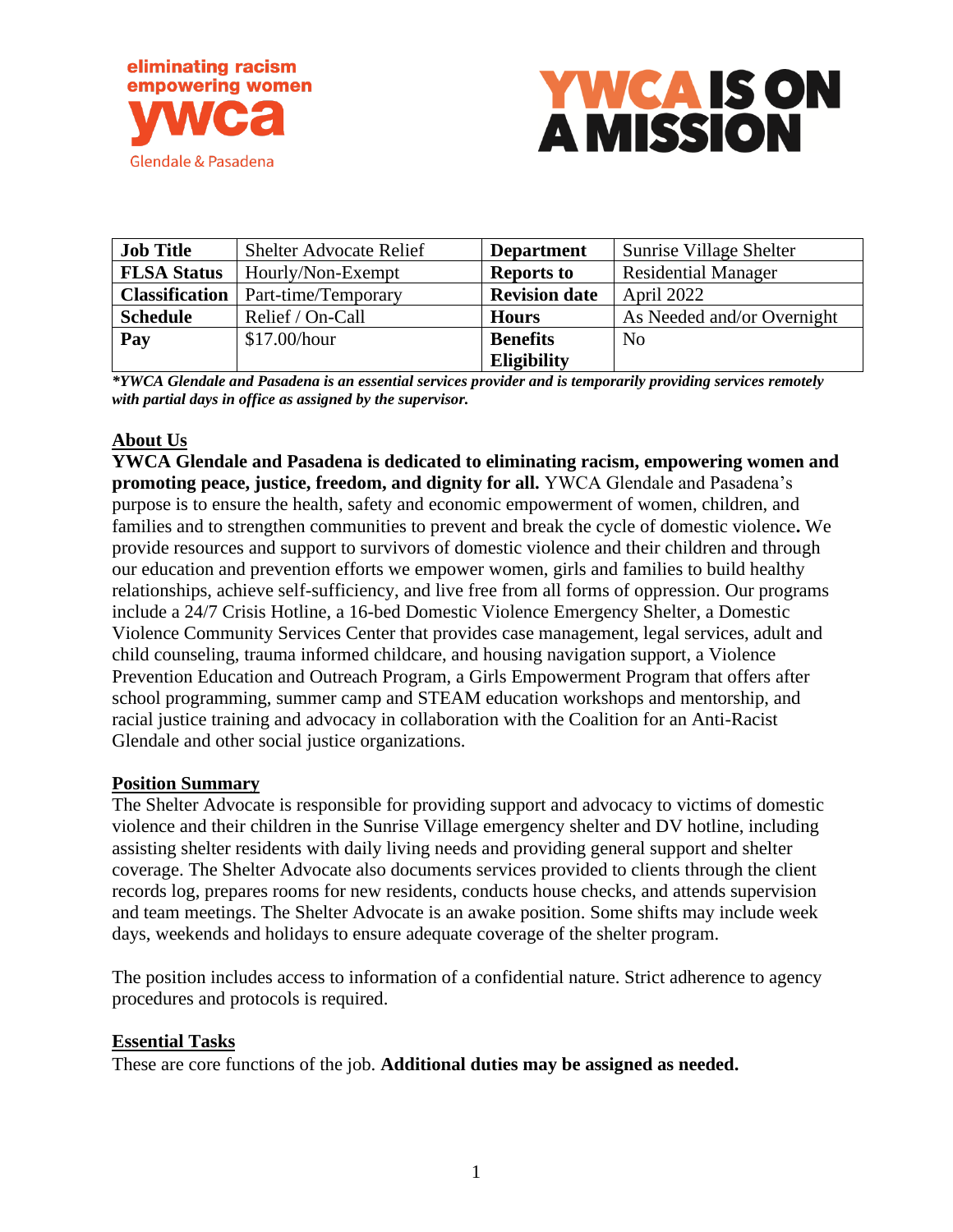



## **Direct Service**

- Assists client in completing other paperwork as needed including transitional housing application within two weeks.
- Assists with daily living needs for shelter residents.
- Communicates shelter rules and communal living guidelines to residents as outlined in the shelter intake. Promptly addresses difficulties or problems that arise per agency protocol; addresses any communal living concerns with residents and maintains documentation of the discussions.
- Completes exit survey with clients leaving shelter as well as required exit paperwork.
- Completes shelter intake within 8 hours of client entering shelter.
- Facilitates cooperative living, peer support, and resident participation in shelter programming.
- Interacts sensitively with traumatized populations and handles crisis appropriately.
- Models and actively promotes positive, nurturing interactions between adults and children in shelter.
- Models non-violent conflict resolution and uses non-violent forms of guidance.
- Provides direct service to clients on the DV Hotline.
- Provides shelter orientations to clients within 24 hours of client's entry into shelter.
- Provides trauma-informed direct services to victims of domestic abuse and their children including support, advocacy, crisis intervention, safety planning, parenting support, information, and referrals.
- Takes appropriate steps to deal with emergency situations with the goal of maintaining the safety of all residents.
- Understands and utilizes principles of trauma informed care and the empowerment philosophy of advocacy.

### **Other Tasks**

- Assists with stocking, portioning, and distributing food and other supplies meant for client use.
- Collects resident key cards as residents come and go to ensure the safety and security of the shelter.
- Completes all paperwork and entries into the client records database by the end of each shift.
- Completes and files appropriate request forms to address maintenance and security issues as they arise.
- Completes house checks as assigned.
- Consults regularly with Lead Shelter Advocates throughout each shift.
- Creates and contributes to daily log entries to facilitate communication with co-workers regarding client or program updates.
- Effectively manages priorities and tasks to meet deadlines.
- Maintains client files, agency files, statistics, forms and other record keeping as required.
- Maintains shelter office space in accordance with shelter Program procedures.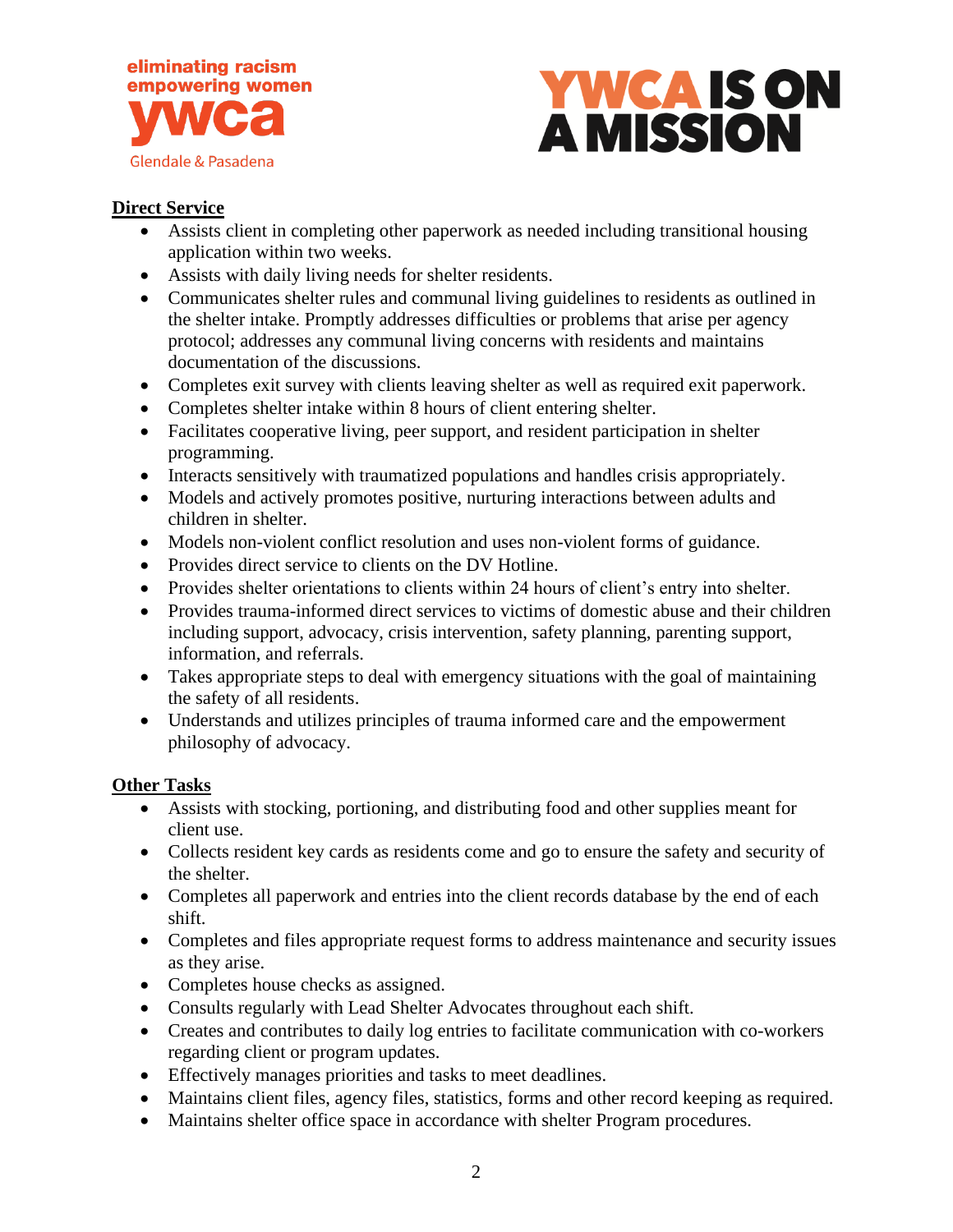



- Maintains strict standards of confidentiality.
- Packs client belongings as needed; cleans/sanitizes rooms after clients exit; prepares room for next client.
- Performs routine chores and cleaning tasks as assigned to ensure the safety and cleanliness of the shelter facility. Addresses emergency facilities issues as they arise.
- Reviews daily log entries, YWCA email account, and memo log at the start of each shift.
- Utilizes critical thinking skills, exercises appropriate personal responsibility, and retains a positive outlook amidst challenging circumstances.

## **General Responsibilities**

- Adheres to agency policies and work rules, including strict adherence to YWCA Glendale confidentiality policies and code of ethics.
- Maintains agency forms as required.
- Attends agency meetings as required, including the monthly mandatory shelter team meeting and weekly supervision meetings.
- Attends trainings and continuing education activities as assigned.

## **Desired Knowledge**

- Understand and utilize principles of trauma informed care and the empowerment philosophy of advocacy.
- Work under conditions requiring flexibility and team member response to crisis.
- Knowledge of the dynamics of domestic violence or family violence preferred.
- Ability to meet the needs of culturally diverse individuals with limited English proficiency and experience working with limited English proficient individuals through interpretation and translation services.
- Experience working with communities of color and people from different cultures than your own.
- Demonstrate good oral and written communication skills.
- Ability and willingness to work independently and as a part of a team.
- Excellent computer skills, including knowledge of Microsoft Office preferred and ability to learn new software.
- Ability to self-supervise, maintain professionalism and personal development is desired.
- Skilled at establishing and cultivating strong relationships with peers, across different levels of the organization and externally.
- Strong organizational, record keeping and time management skills with solid attention to detail.
- Client focused.
- Core competencies expected: respectfulness and relationship building, commitment to quality service, team focused, collaboration, self-accountability and work standards, stress tolerance, confidentiality, integrity, ethics, trust, fostering diversity, equity and inclusion, conflict management, relationship building and respectfulness, good judgement, problem solving, and professionalism.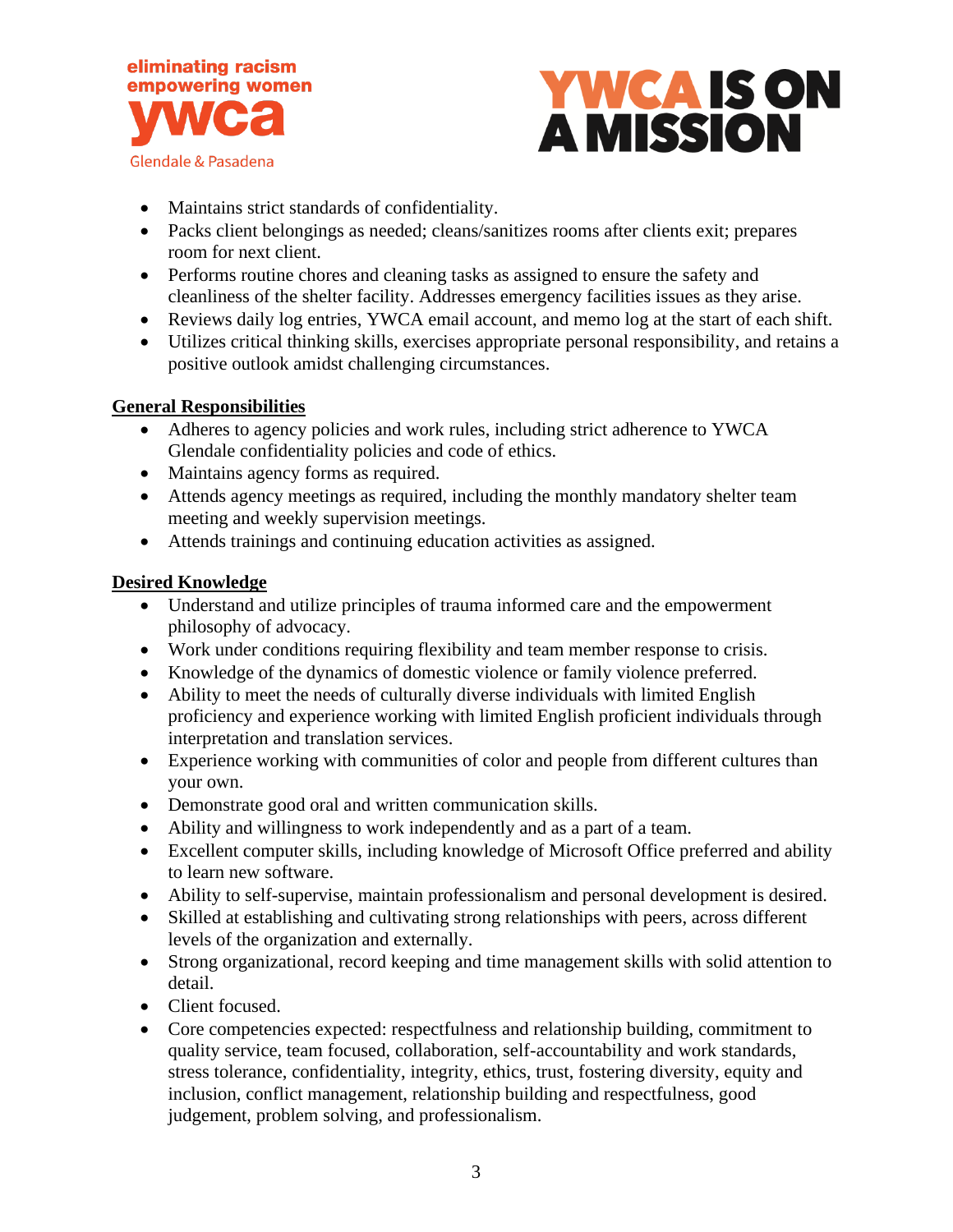



# **Minimum Qualifications**

- AA degree in a social services or related field with at least two years of direct service experience working with vulnerable populations.
- Any combination of skills and experience that demonstrates the ability to perform this job effectively.
- Available for occasional business travel; available for some meetings in the evening or on the weekends depending on needs of the program and the victims of domestic violence.
- Available to work two days, any shifts.
- Effectively work with others to reach common goals and objectives.
- Effectively work with people from diverse backgrounds.
- Experience in a residential facility setting strongly preferred.
- Experience in crisis intervention preferred.
- Employment contingent upon successful completion of the certified 40-Hour Domestic Violence Training.
- Flexible and adaptable.
- Fluency in written and spoken Armenian, Farsi, Russian or Spanish is a plus.
- Good judgement and exhibit responsibility and ability to take appropriate action under pressure while maintaining composer and decision-making skills.
- High degree of sensitivity to and respect for diversity and cultural issues involved in working with individual of varying ethnicities and income.
- High energy and passion for the organization's mission.
- Influence others to accept ideas by using convincing arguments, creating a win-win situation and responding appropriately to key stakeholders.
- Maintain appropriate boundaries with clients, donors, staff, board, and community stakeholders in all circumstances.
- Maintain site confidentiality.
- Must be willing to provide emergency transportation to clients in shelter.
- Operate a vehicle and provide proof of insurance and clean driving record. Must possess a valid California Driver's License and have access to vehicle during work hours.
- Travel throughout Los Angeles County.
- Work independently without close oversight.

### **Job Requirements**

- Full Covid-19 vaccination required.
- Adapt to a fast-paced working environment with multiple deadlines.
- Communicate effectively and tactfully in both oral and written forms.
- Complete a LiveScan background check.
- Complete Mandated Reporter Training within 1 week of start date.
- Establish and maintain cooperative working relationships with vendors and individuals contacted during performance of job duties.
- Maintain and improve professional skills and knowledge.
- Maintain orderly work environment and perform tasks in a prescribed and safe manner.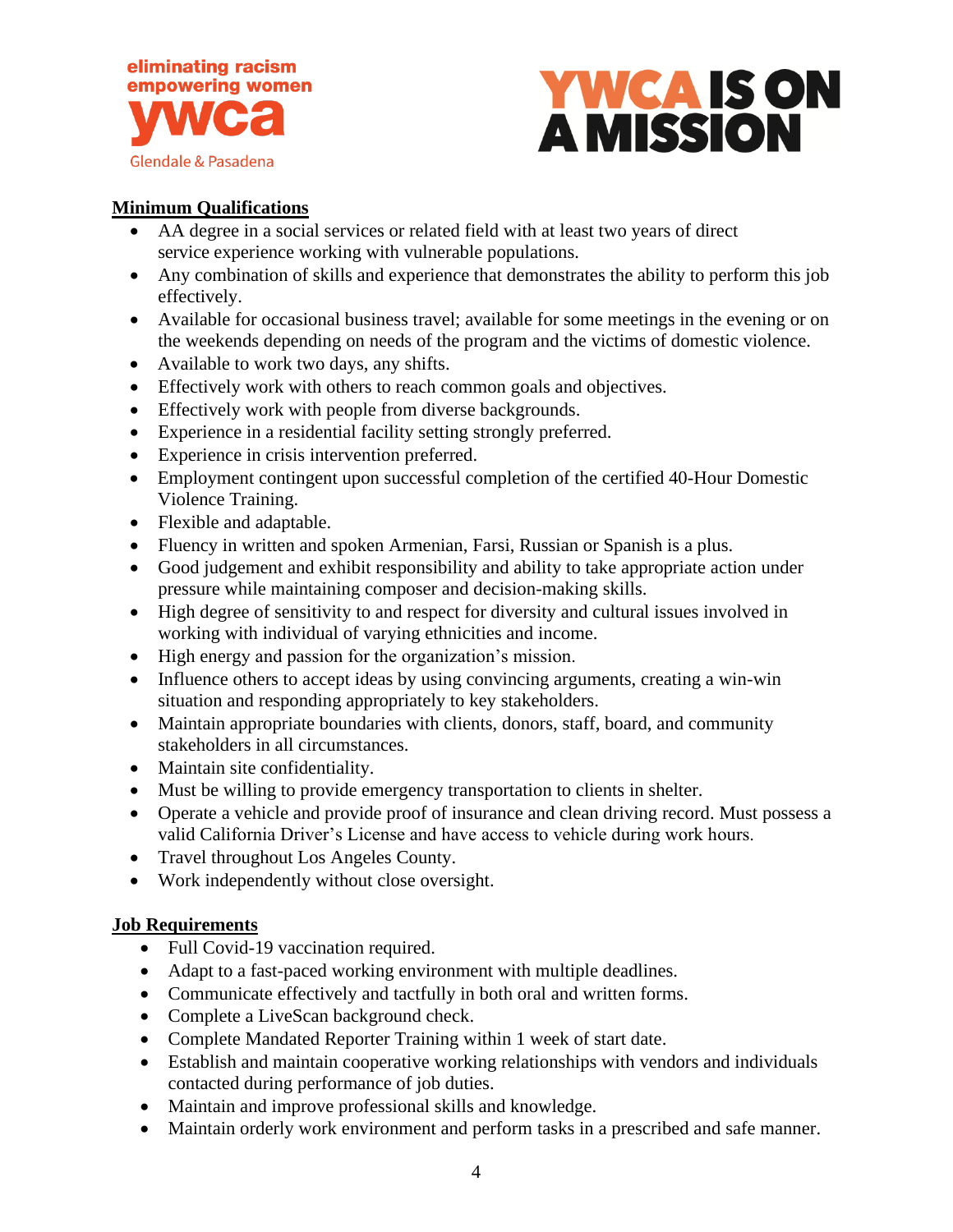



- Operate a vehicle and provide proof of insurance and clean driving record. Must possess a valid California Driver's License and have access to vehicle during work hours.
- Operate modern office equipment, including computer, phone, fax, copier, etc.
- Valid driver's license with a clean driving record, access to a vehicle during work hours and willingness to conduct mobile advocacy and off-site visits.
- Valid TB test within 90 days of employment.

### **Physical Requirements**

- Work requires the ability to ascend or descend stairs, as well as the agility to move about and position self efficiently to perform physical tasks and address emergency situations.
- Position requires the ability to monitor and observe the activities of clients, and children of clients, within the facility.
- Regularly exposed to cleaning products, chemicals, and solvents. Occasionally works in outdoor weather conditions.
- Routinely requires the ability to move or transport supplies or equipment weighing up to 30 pounds unassisted, while ascending or descending stairs.